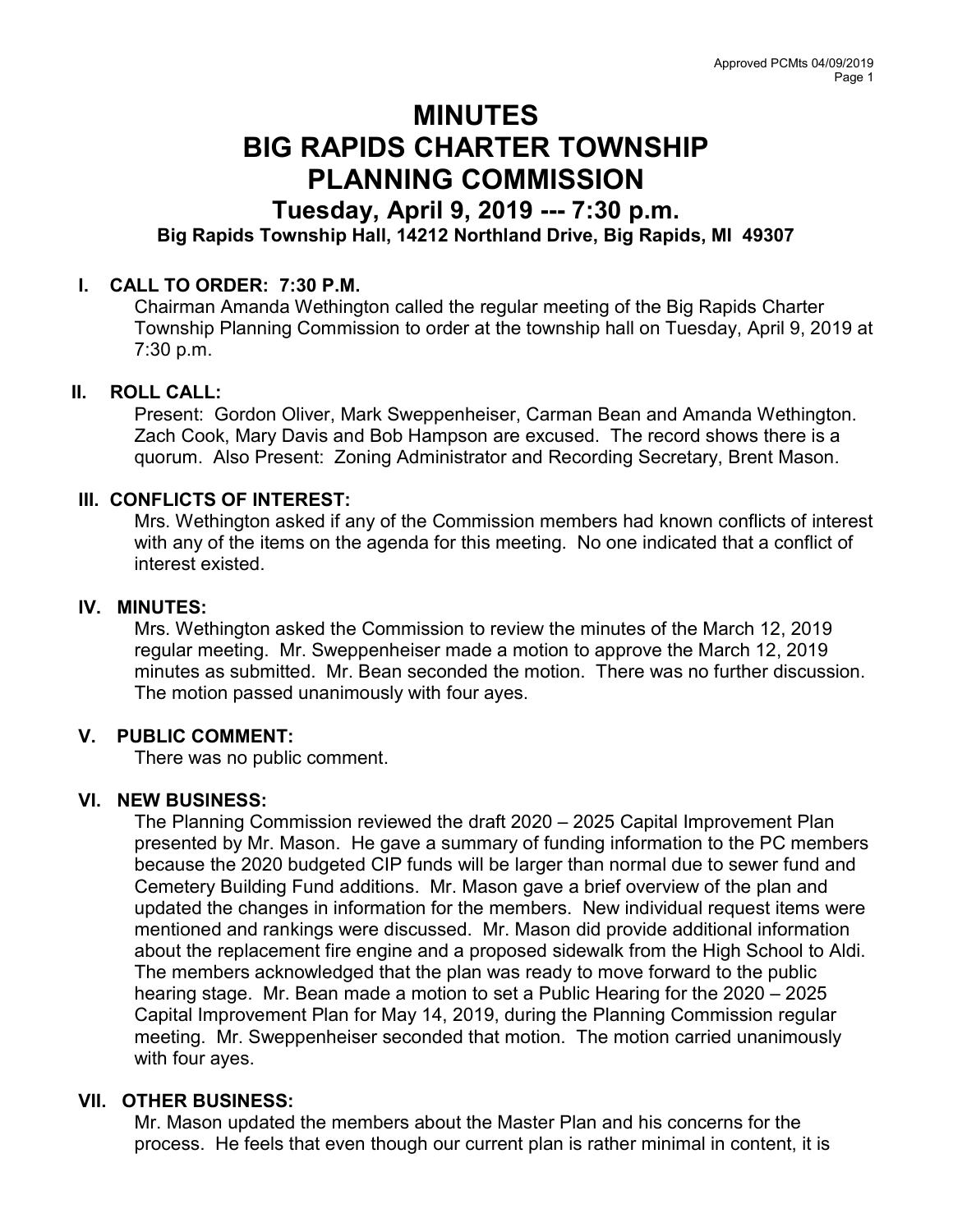fairly comprehensive and does a good job of describing our goals. It still might need a few additions to bring it into compliance with the State of Michigan's requirements, however. He said that further mention of the Muskegon River, parks and recreation opportunities, including Michigan's Dragon at the Hardy Dam should be incorporated, since it will definitely have an impact on our economic growth, even though the trail isn't in Big Rapids Township. Mr. Mason wondered about the language that talks about the development of an alternate north-south travel route through the township, since there really isn't an apparent need for this route, and there has never been any action taken to pursue one. The language for this route and for another bridge across the Muskegon river east to west will remain in the plan as both items will provide for future growth and facilitate better travel options for the residents of the region. Mr. Mason stated that he feels it should be a priority for the Master Plan to provide for extension of sewer and water utilities to the west side of the U.S. 131 Highway Interchange District. He also mentioned that some of the language that mentions items that have already occurred could be removed (Waldron Way). Demographic information will need to be updated and the information from the 2020 U.S. Census won't be available until 2021 at the earliest.

Mr. Mason introduced new data and drawings regarding Roben-Hood Airport and a proposed future expansion of the main runway from 4,300 feet to 5,000 feet, in order to accommodate larger aircraft and expand travel service options to the region. This item is a high priority for the City of Big Rapids, and he feels that it should be a high priority for Big Rapids Township as well. This would be a benefit to economic development.

Mr. Mason would like to form a Citizen Action Committee or a sub-committee of the Planning Commission to handle further review of the Master Plan. Mr. Stanek requested that an official request be submitted to the Board of Trustees before any action is taken to form a Master Plan review committee. Mr. Mason stated that he would make a request to the Board.

Mr. Mason reviewed the future land use map with the Commission , and mentioned that he would like to recommend that we don't pursue use changes from agricultural to residential, since our area is still very rural and the agricultural designation offers more options for land usage that are beneficial to the development of the area and still provide for the values that we desire. Mr. Sweppenheiser thinks that we do need to review the future use map regularly. He stated that we are a regional destination, and need to continue to provide for those commercial uses and development. He acknowledged that determining land use area it is a juggling act because those uses can change and move rapidly.

Mr. Sweppenheiser commented on his concern that Mecosta County doesn't plow their roads on weekends and evenings in the winter due to overtime pay issues. He feels the impact on the regional economy is huge (potentially millions of dollars) and we should be pushing to rectify that situation. The members had and informal discussion regarding winter road maintenance and the economic impact it might be having on our community. Mr. Sweppenheiser reiterated his point that the County Road Commission is providing terrible service by not plowing the roads on the weekends for the citizens of the area. He feels that everybody needs to get together and come up with a solution for this problem, whatever that might be.